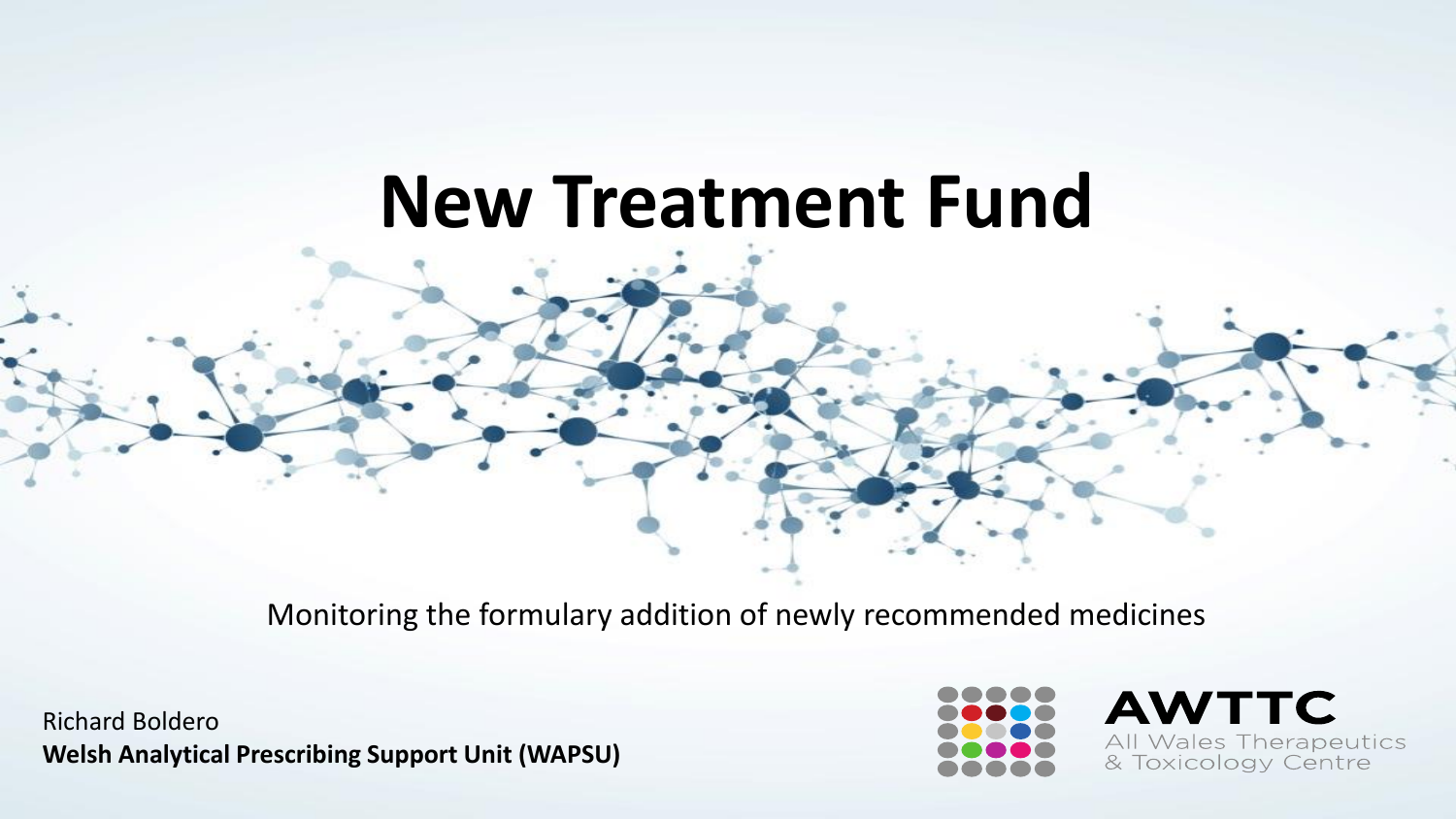*"The fund will support health boards to make all new medicines recommended by the National Institute of Health and Care Excellence and the All Wales Medicines Strategy Group available faster and more consistently across Wales."*

Vaughan Gething 10<sup>th</sup> January 2017

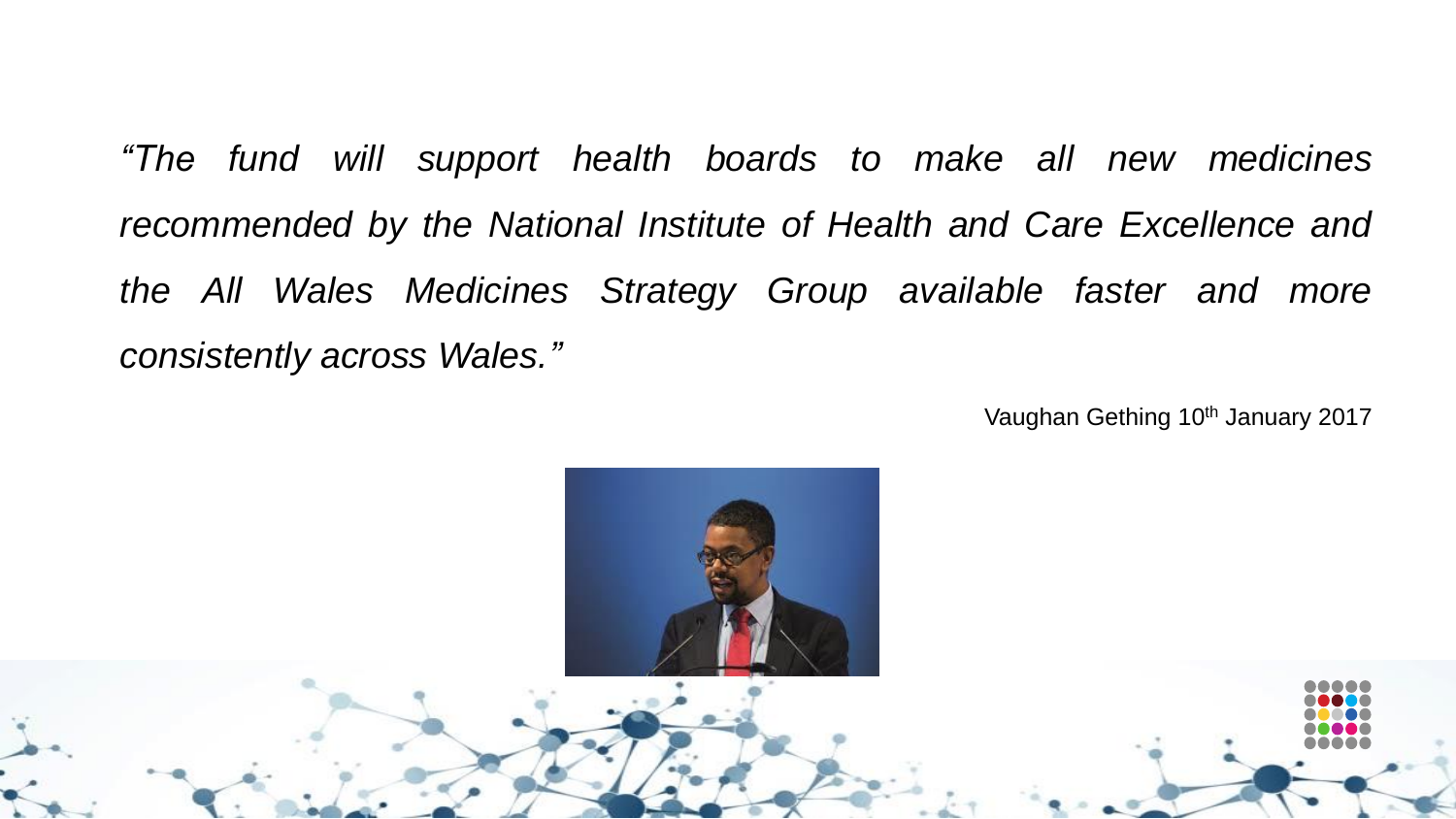### **What's included?**



#### **AWMSG**

HTAs (including orphan and ultra-orphan appraisals)

**NICE**  HTAs (including Highly Specialised Technologies)

**NICE** National Institute for Health and Care Excellence

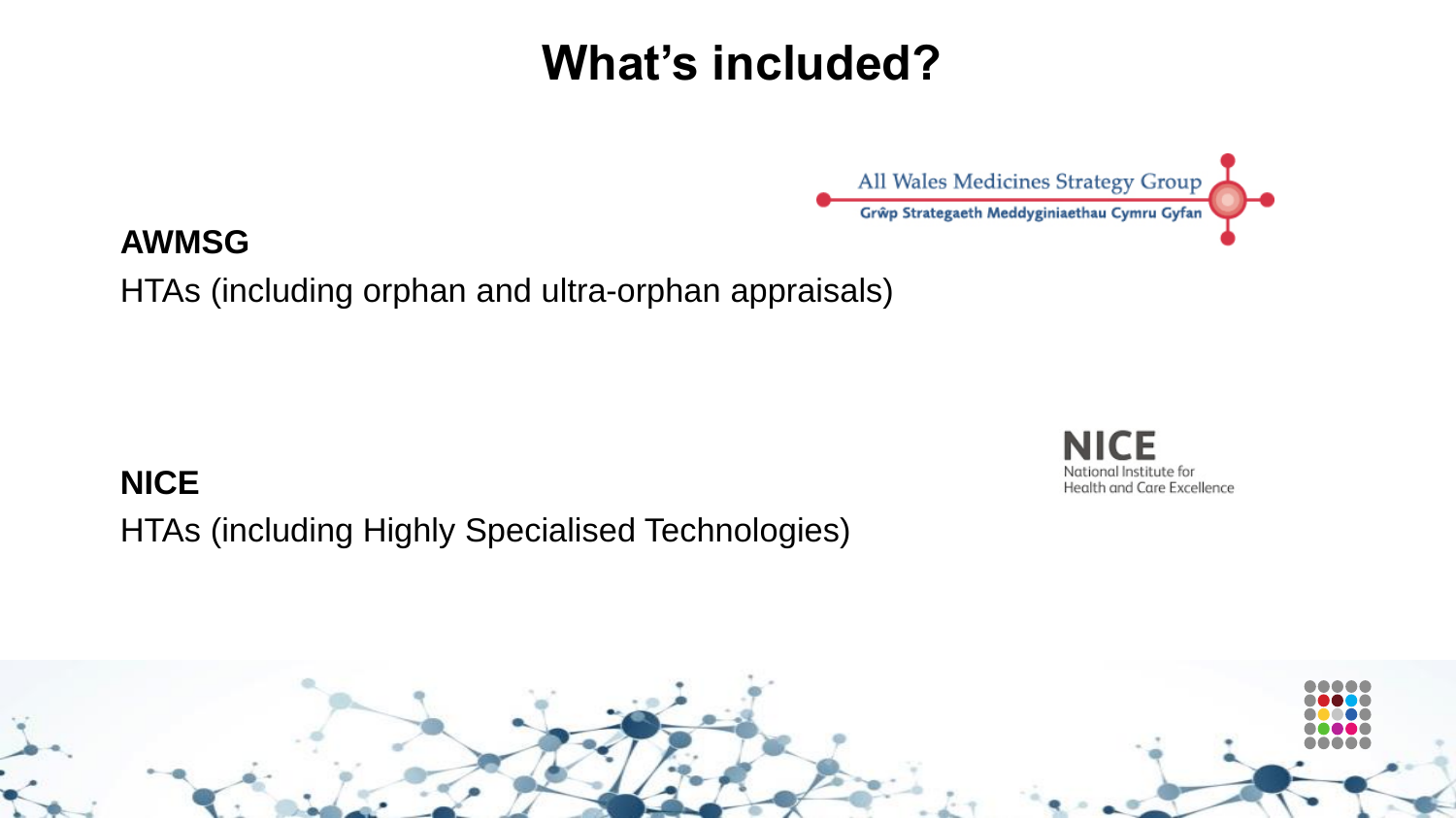## **Monitoring report**

*"Health and trust boards will be expected to monitor compliance and report regularly within the context of the NHS Delivery Framework".* 

WHC 2017 001

Collation of data

Inform data?

Velindre NHS Trust

Usage data?

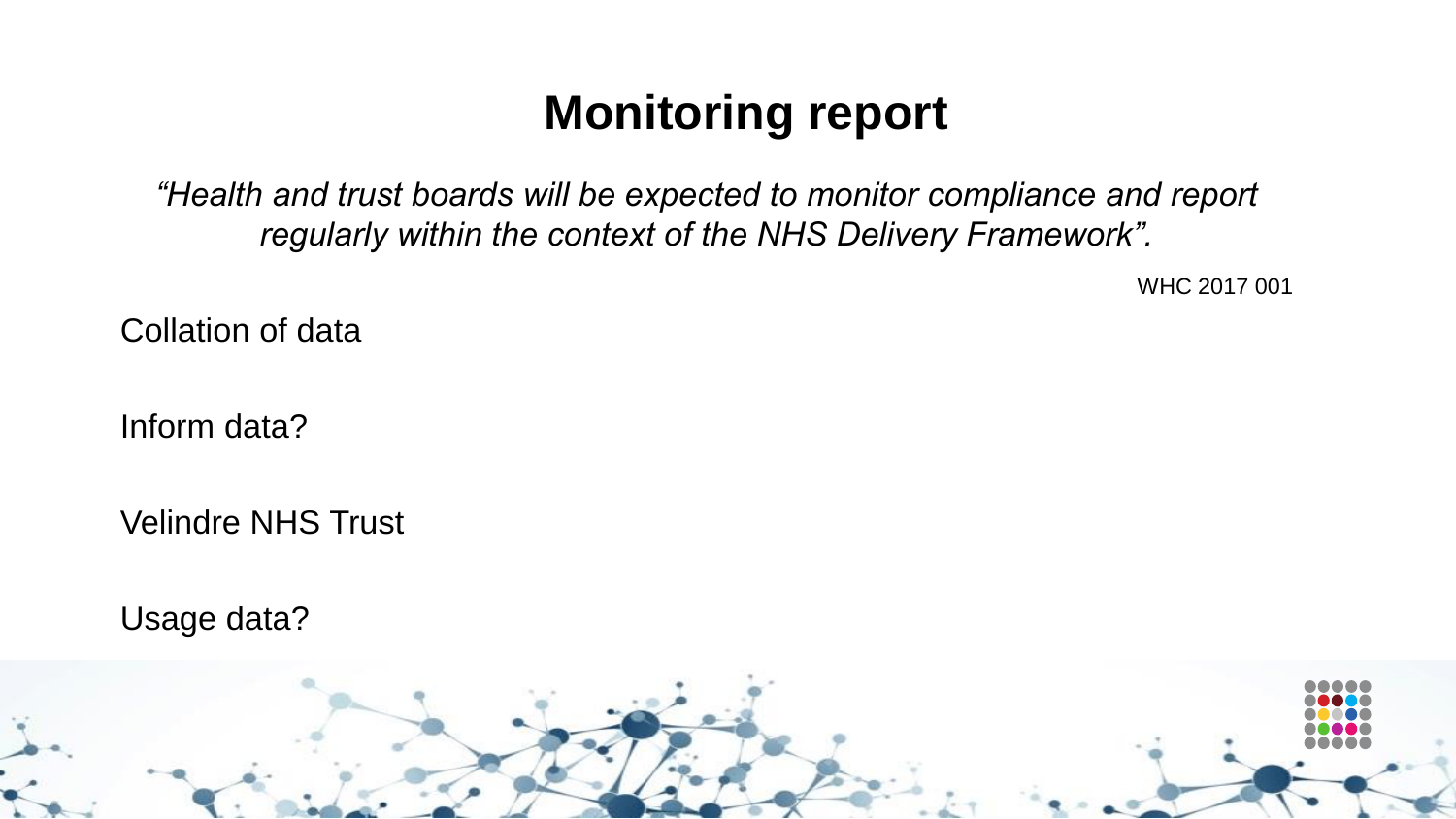### **Welsh Health Circular – (2017) 001**

"... make all new medicines recommended by NICE and AWMSG available..."

### **Monitoring parameter**

Number of recommended medicines on formulary of medicines recommended by AWMSG and NICE since 1st January 2017

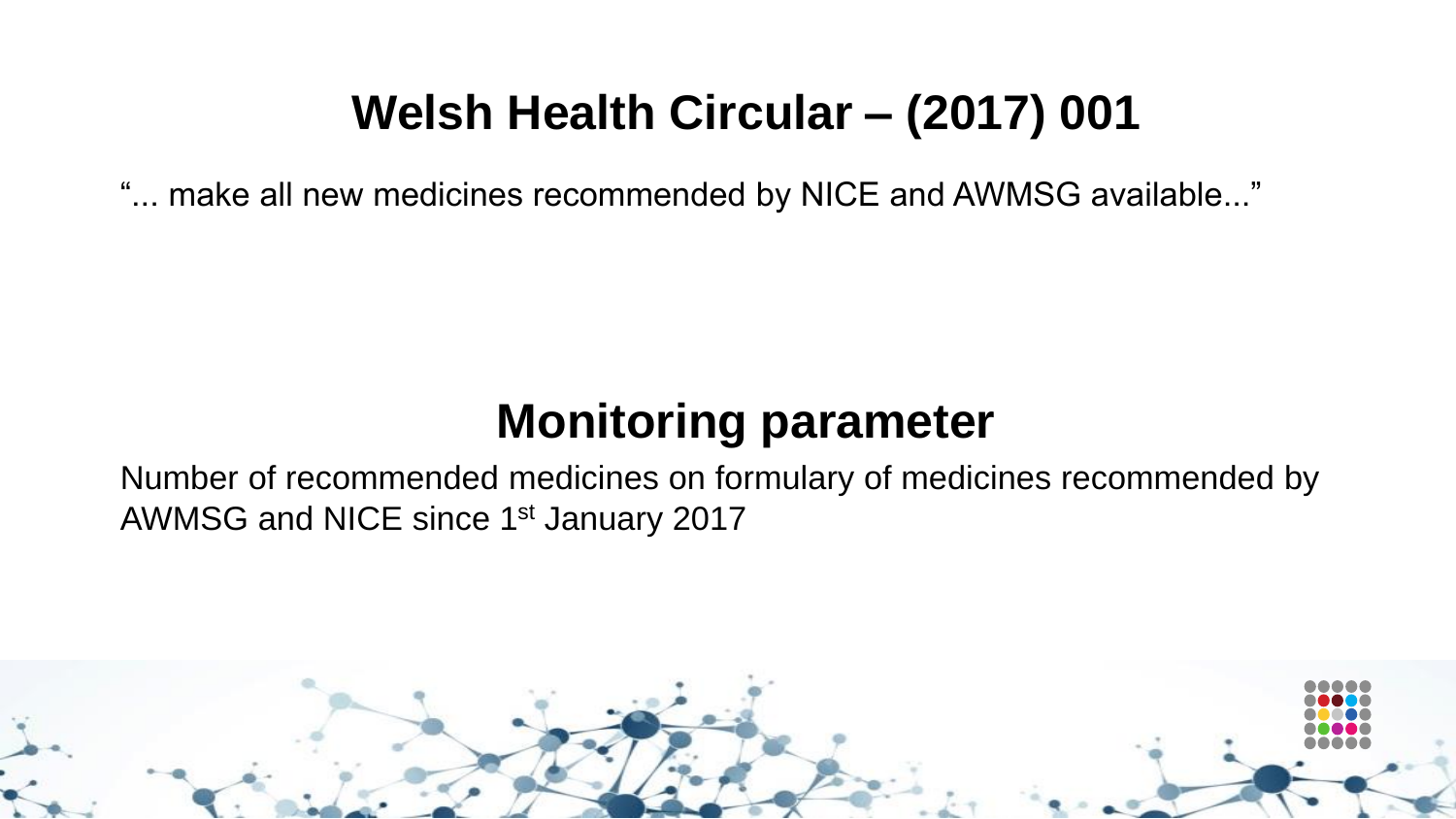## **Welsh Health Circular – (2017) 001**

"The directions require all health boards to make medicines recommended by NICE and AWMSG available as soon as is reasonably practicable and certainly within two months of the published recommendation."

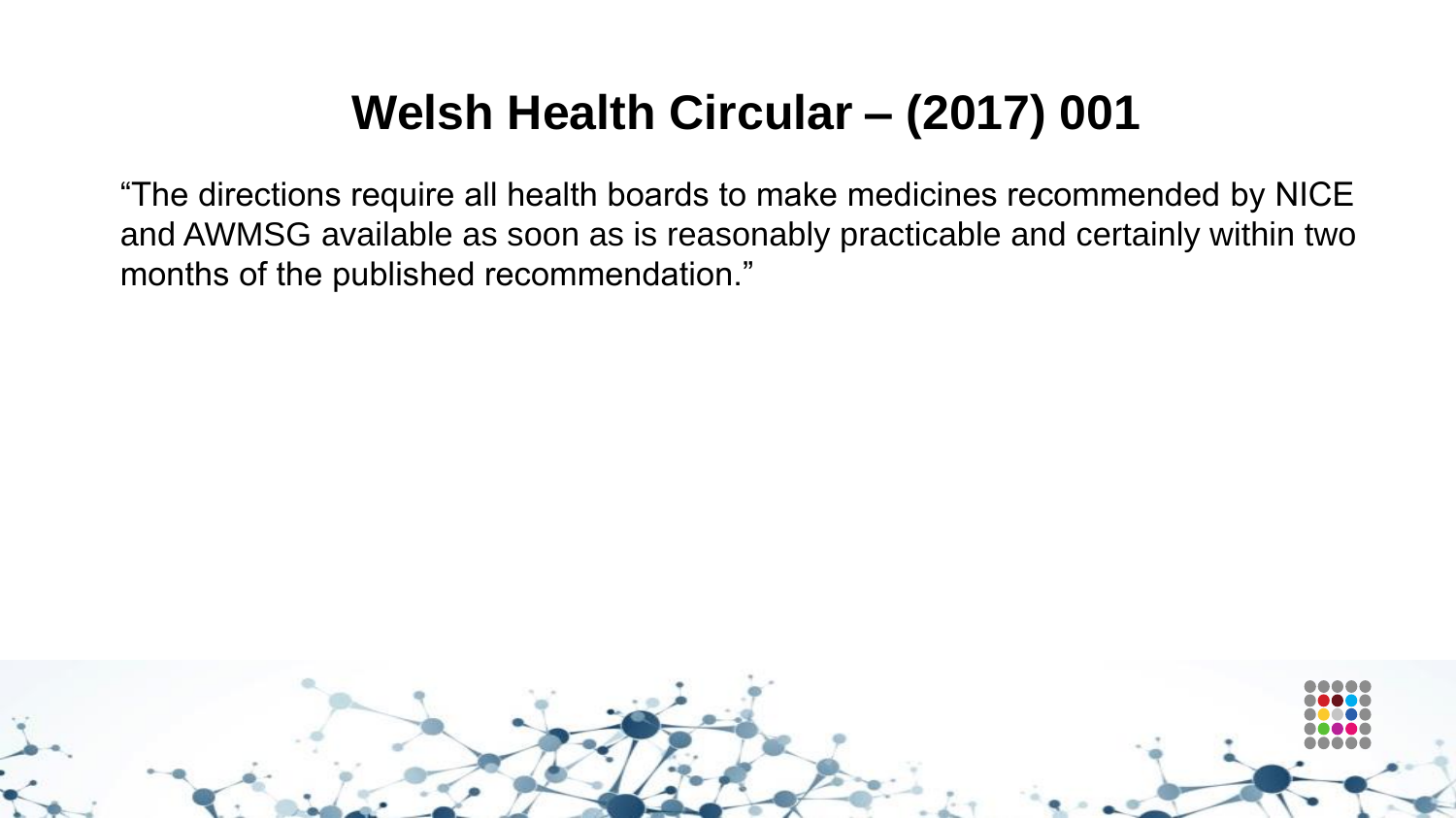## **What's included?**

#### **AWMSG**

HTAs (including orphan and ultra-orphan appraisals)

Two months of the published decision

All Wales Medicines Strategy Group Grŵp Strategaeth Meddyginiaethau Cymru Gyfan



#### **NICE**

HTAs (including Highly Specialised Technologies) Two months of first Final Appraisal Determination or (Final Evaluation Determination for HSTs) publication

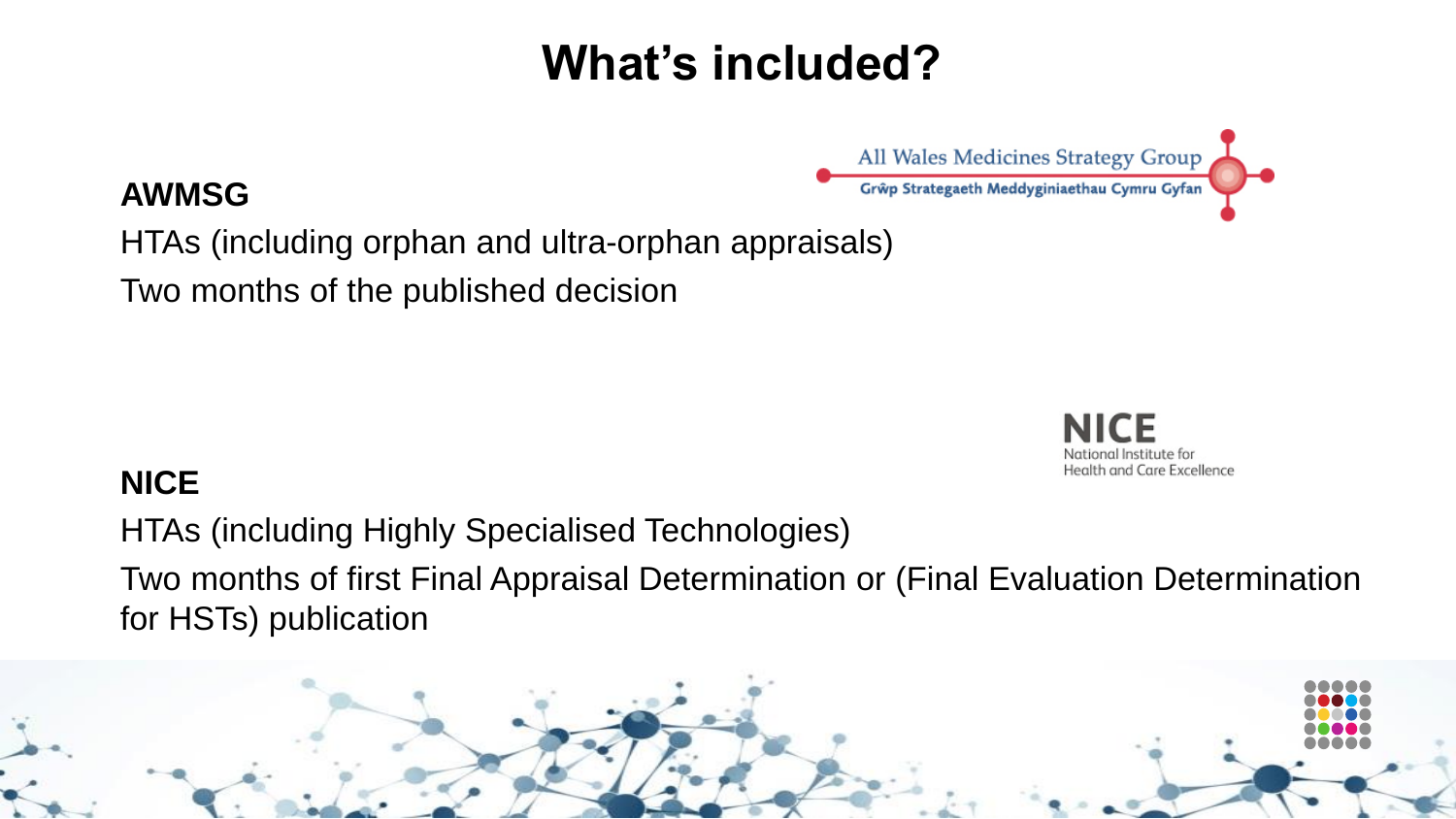### **Monitoring parameters**

Number of recommended medicines on formulary within 60 days for those medicines appraised more than 60 days previously

Number or recommended medicines on formulary within 30 days for those medicines appraised more than 60 days previously

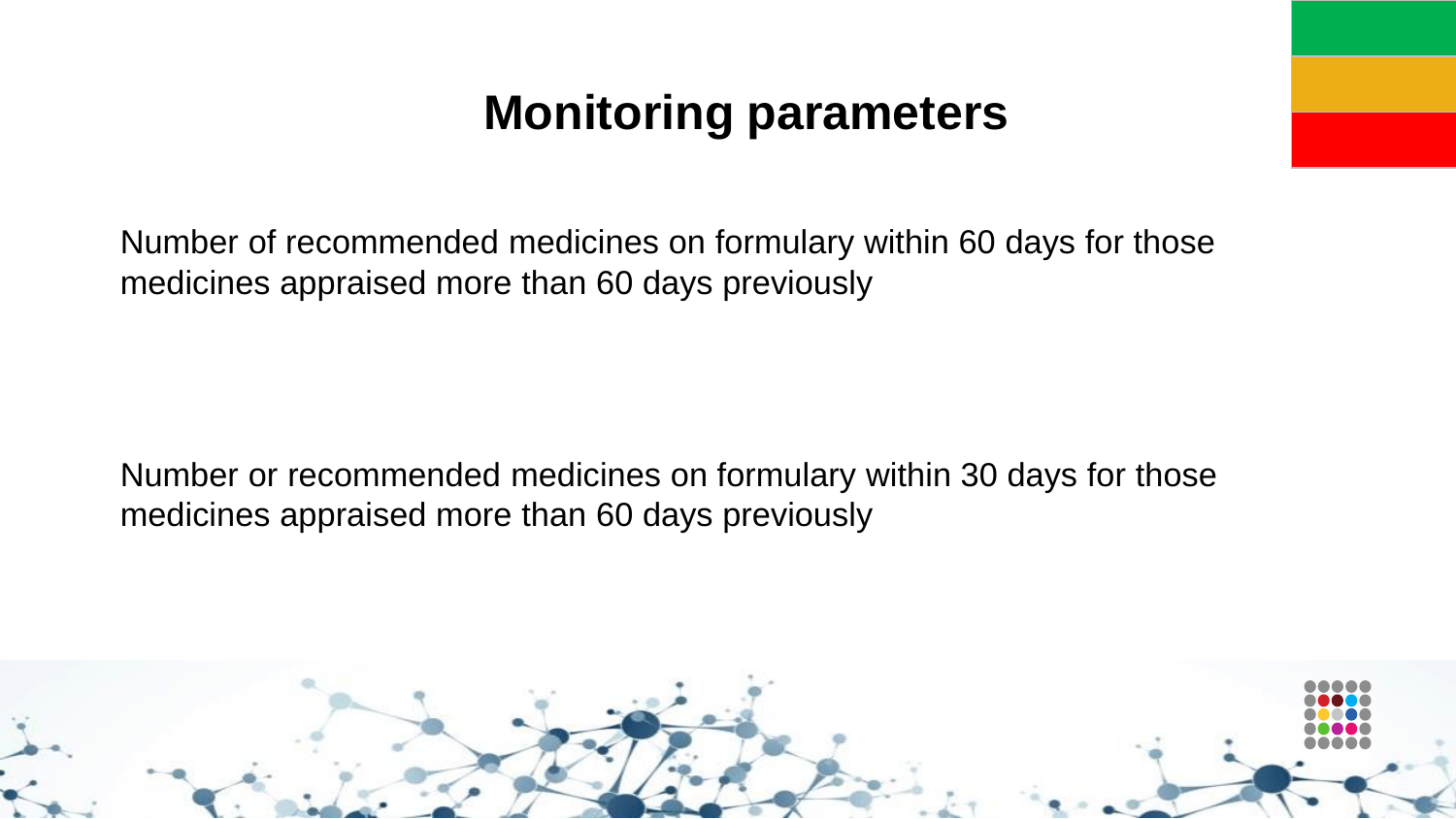### **Monitoring parameter**

Recommended medicines from within last 60 days on formulary within 60 days

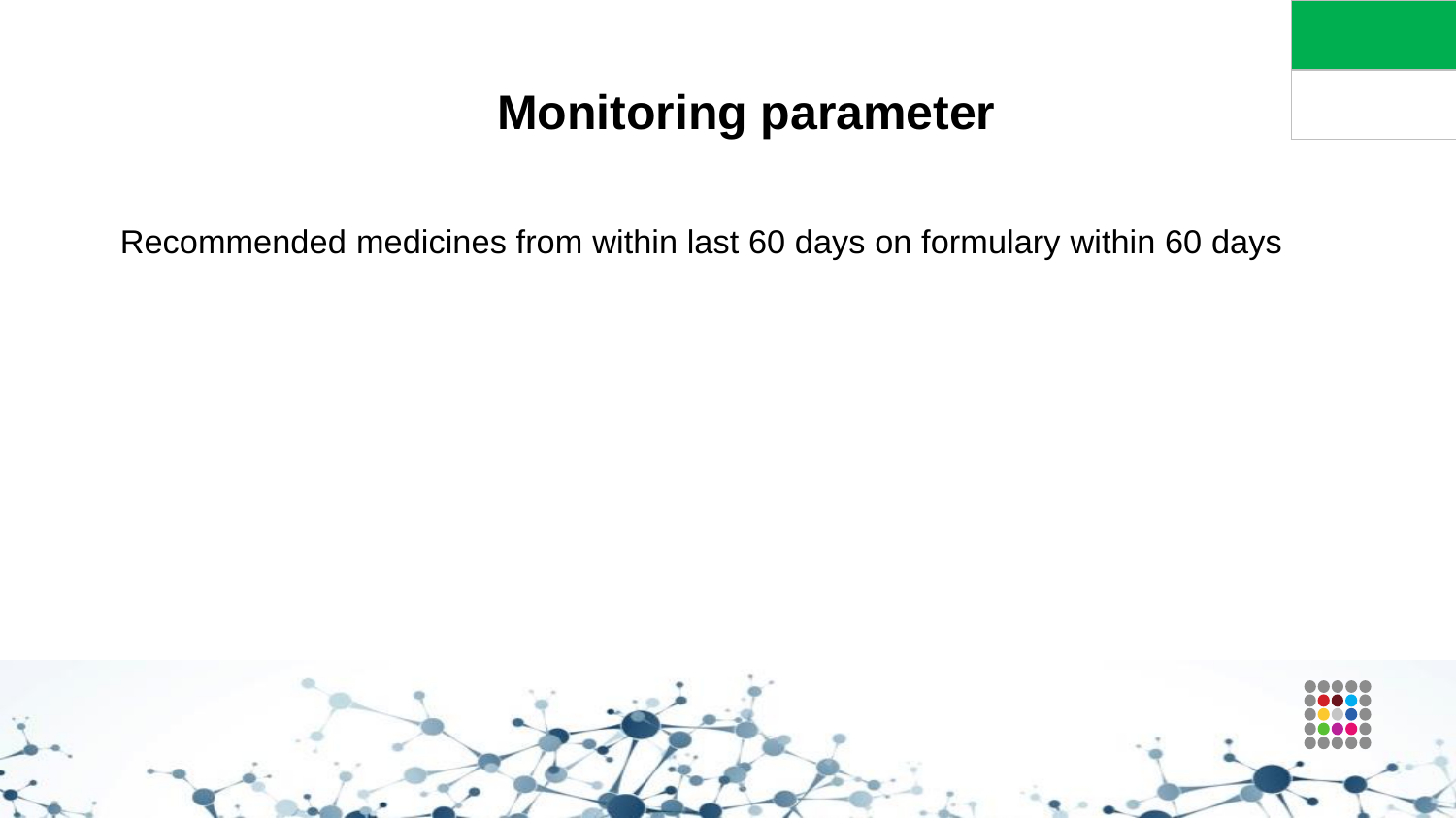### **New Treatment Fund update - July**

*"As of 9 June, there were 17 applicable medicines available under the New Treatment Fund.*

*Six health boards have made all 17 medicines available. One health board…,* 

*made 15 of the recommended medicines available within the two months,* 

*however all 17 medicines are now available."*

Vaughan Gething 3<sup>rd</sup> July 2017

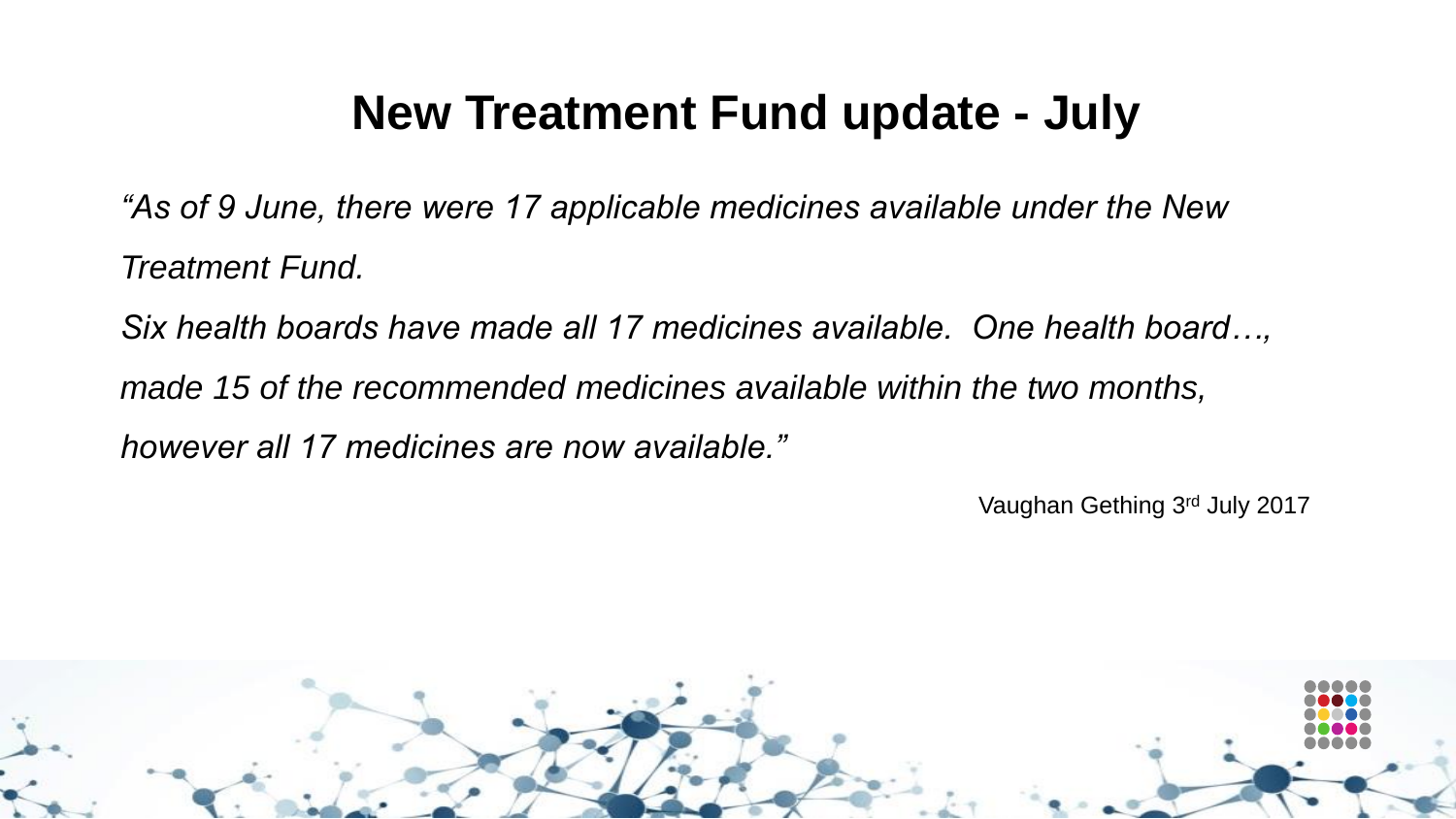# **Emerging trends**

T&F group, report compilation etc. has increased communication between health boards/trust, AWTTC, and Welsh Government **SHARE** 

More AWMSG/NICE recommended medicines are 'on formulary' across Wales

Medicines are added to formularies sooner